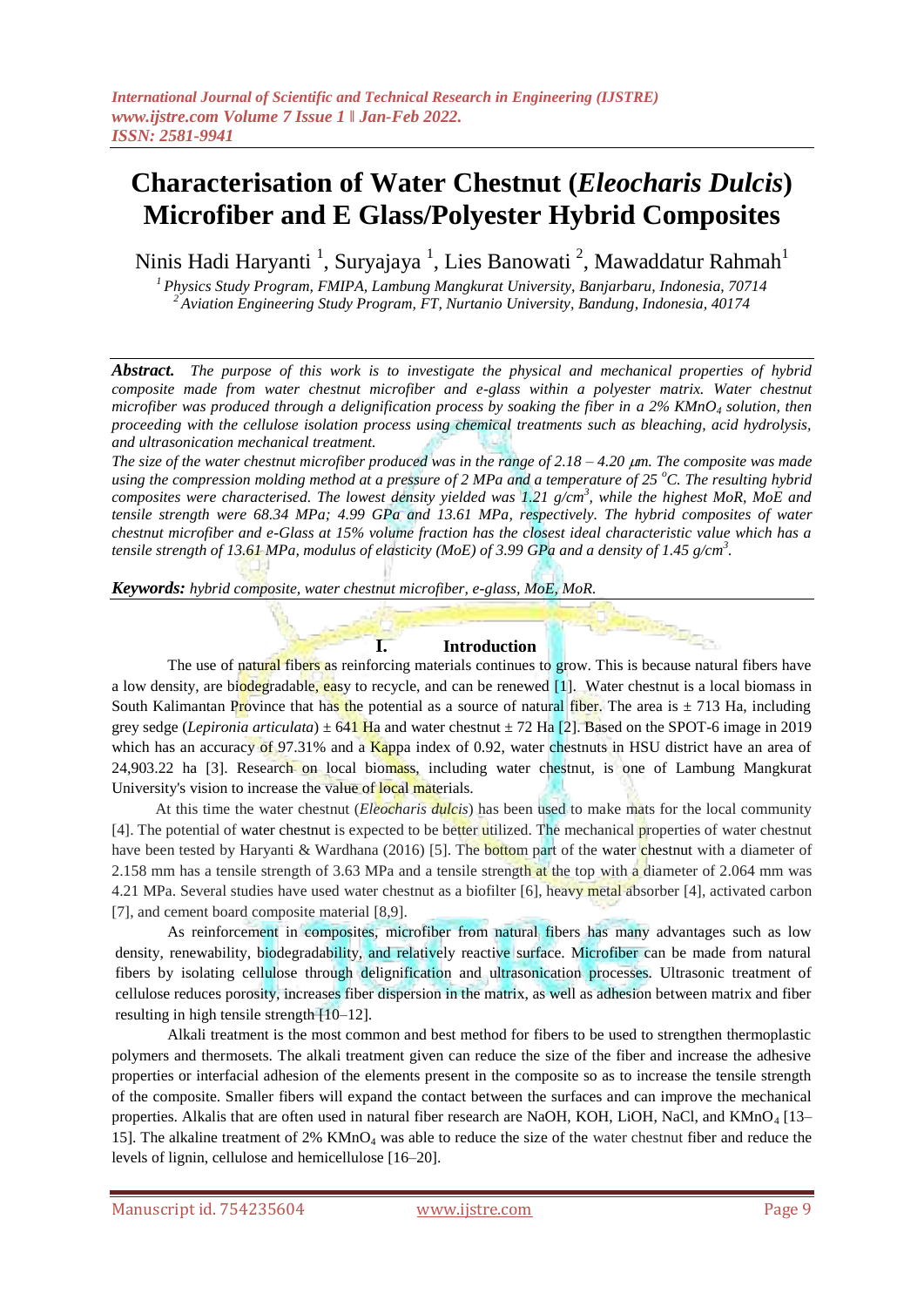## *Characterisation of Water Chestnut (Eleocharis dulcis) Microfiber and E Glass/Polyester Hybrid..*

Efforts to improve the mechanical properties of natural fiber-reinforced composites are not only treated with fibers, but also hybridized using synthetic fibers. The hybrid composite design uses bamboo fiber and woven e-glass fiber with polyester resin, exhibiting excellent interfacial bonding. Polyester resins are more often used for natural fiber types, in addition to being cheaper and can bind to natural fibers without causing reactions and gases. E-glass is a type of glass fiber with a low concentration of alkali glass, widely used because of its affordable price. E-Glass fiber is widely used in automotive industries such as in vehicle body panels. Glasspolyester composites are applied to ship hulls and aircraft parts [21–23]. This is a consideration to make a hybrid composite of water chestnut microfiber fiber with synthetic e-glass and polyester fibers to get a composite with good mechanical properties, and on the other hand it also saves costs.

The characteristics of hybrid composites are determined by the composition of the mixture between the matrix and the reinforcement. Water chestnut fiber as a reinforcement greatly determines the properties of the composite because it transmits the load distributed by the matrix. Water chestnut fiber in the form of microfiber is expected to produce optimal physical and mechanical properties of hybrid composites. The purpose of this study was to obtain the physical and mechanical properties of a hybrid composite made from microfiber, water chestnut fiber and e-glass with a polyester matrix. Water chestnut microfiber was produced through a delignification process by soaking the fiber in a  $2\%$  KMnO<sub>4</sub> solution, then proceeding with the cellulose isolation process using chemical treatments such as bleaching, acid hydrolysis, and ultrasonication mechanical treatment. The expected benefit is that water chestnut can be used as microfibers in the manufacture of hybrid composites and the use of the resulting composite products as candidates for drone frames. To take pictures or record images, drones are more cost and time efficient when compared to helicopters or satellites.

#### **II. Research Methods**

This research is a continuation of previous research [20]. Water chestnut (*Eleocaris dulcis*) used came from the location of the campus environment of the University of Lambung Mangkurat Banjarmasin in a wetland area. Water chestnut with a length of 100-160 cm were cleaned and dried for 2 x 8 hours. For the manufacture of fiber, water chestnut is cut to a maximum length of 2 cm, and then blended into thin shavings. After that, the water chestnut fiber was washed with water with stirring and heating at 80°C for 1 hour, then washed again with cold water.

Before being used as a composite material, water chestnut (*Eleocharis dulcis*) fibers were modified to micro size. The method used is the delignification method to reduce the lignin content, and the cellulose isolation method into microfiber. The delignification method was carried out by soaking the fibers in a 2%  $KMnO<sub>4</sub>$  solution. The cellulose isolation process was carried out using chemical treatments such as bleaching, acid hydrolysis, and ultrasonication mechanical treatment.

Modification of water chestnut fibers to become microfibers is expected to obtain a small fiber diameter. By using a small fiber diameter, the tensile strength of the composite would increase [24]. In this study, the size of water chestnut microfiber fibers produced by  $2\%$  KMnO<sub>4</sub> treatment in the range of  $2.18 - 4.20$ m [20].

The composite matrix used in this research is Yukalac 157 BTQN-EX polyester resin with MEKPO (Methyl Ethyl Ketone Peroxide) catalyst (hardener). This resin is often used in composite manufacturing research. The ratio of polyester resin and MEKPO catalyst was 2:1. The function of the MEKPO catalyst is to accelerate the resin hardening process in the composite. Meanwhile, the synthetic fiber used is E-glass fiber in the form of a random chopped strand mat (CSM). The most widely used type of glass fiber in the industry is eglass in the form of a random chopped strand mat (CSM) and woven roving.

Hybrid composite design made with variations in volume fraction composition. Water chestnut microfiber and e-glass used as reinforcement and polyester as a composite matrix. Variations in volume fraction composition of water chestnut microfiber, e-glass and polyester were 15%:15%:70%; 20%:20%:60%; and 25%:25%:50%. The composite was made using the compression molding method at a pressure of 2 MPa and a temperature of 25 °C. The composite is left for  $1 - 2$  days to dry and then removed from the mold.

The size of the mold used is  $165$  mm  $\times$  20 mm  $\times$  5 mm (radius of fillet: 76 mm) for the tensile strength test according to ASTM D638-14, then 120 mm  $\times$  25 mm  $\times$  5 mm for the bending test according to ASTM D790-92, and 20 mm  $\times$  20 mm  $\times$  5 mm for density testing. Then observed the effect of variations in volume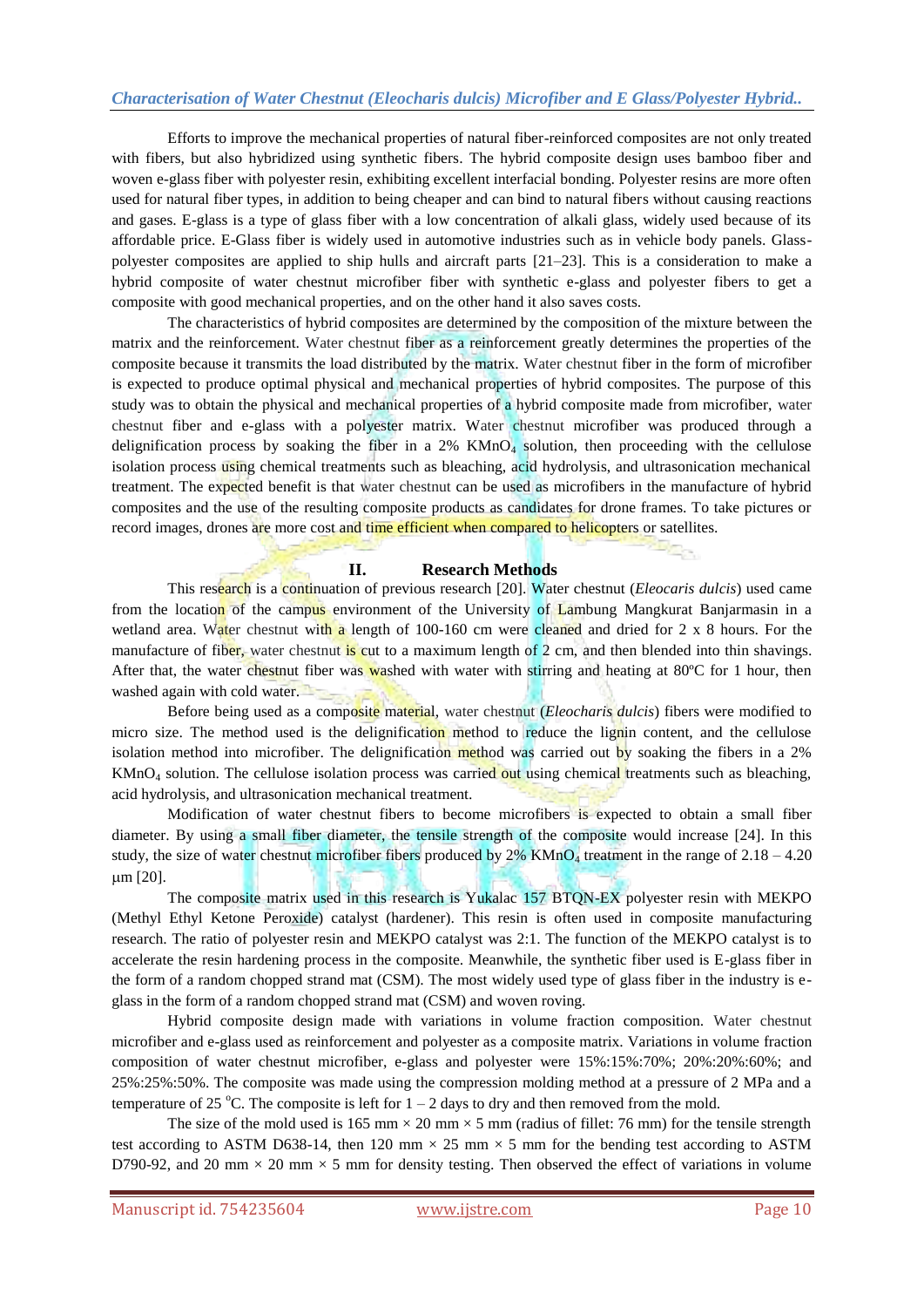fraction composition of water chestnut microfiber mixture, e-glass fiber with polyester on the physical (density) and mechanical strength (tensile strength, Modulus of Elasticity or MoE, Modulus of Rupture or MoR) hybrid composites and their surface morphology using SEM.

## **III. Results and Discussion**

Composite materials generally consist of a matrix and reinforcement. The matrix is a material in the composite which has a dominant volume fraction which functions to transfer stresses to the fibers, form a coherent bond between the matrix/fiber surfaces, protect and separate the fibers, release the bonds and remain stable after the manufacturing process. While one of the main parts of the composite is the reinforcement which serves as the main load bearer on the composite [25,26].

The most basic drawback of natural fiber composites is the lack of good bonding between the matrix and fiber, resulting in poor composite properties. This deficiency is caused by the natural nature of natural fibers which can still absorb water so that water can enter the bond between the matrix and the fiber which ultimately affects the physical and mechanical properties of a composite. In the use of this water chestnut microfiber, chemical treatment by delignification in a 2% KMnO<sub>4</sub> solution followed by bleaching, acid hydrolysis, and proper ultrasonication mechanical treatment is expected to increase the bond between the fiber and the matrix, so that the composite properties become better.

The properties of polyester resin as a matrix with the brand Yukalac 157 BTQN-EX and synthetic fiber E-glass CSM as reinforcement used in this study can be seen in Tables 1 and 2.

#### **Table 1**. Polyester Resin (Yukalac 157 BTQN-EX) Properties [25,27]

| <b>Properties</b>                  | <b>Value</b>                  |
|------------------------------------|-------------------------------|
| Density $(kg/mm^2)$                | $1.215(1.217 \text{ g/cm}^3)$ |
| Heat distortion temperature (°C)   | 70                            |
| Tensile strength $\frac{kg}{mm^2}$ | 5.5(24.4 MPa)                 |
| Modulus of elasticity $(kg/mm2)$   | 300 (0.36 GPa)                |
| Elongasi $(\%)$                    | 1.6                           |
|                                    |                               |

| Density $(kg/m^3)$                        | $2550 (2.55 \text{ g/cm}^3)$ |
|-------------------------------------------|------------------------------|
| Tensile strength $(N/mm2)$                | 3450 (2400 MPa)              |
| Young's modulus (GPa)                     | 75 (73 GPa)                  |
| Poisson ratio                             | 0.27                         |
| Elongation $(\%)$                         | 2.5(3)                       |
| Linear thermal expansion $(m/m^{\circ}C)$ | $32 \times 10^{-6}$          |
| Thermal conductivity coefficient (W/m °C) | 3.0                          |
|                                           |                              |

**Table 2.** CSM E-Glass Fiber Properties [28,29]

Physical and mechanical properties testing of hybrid composites was carried out with three specimen variables, namely specimens with codes B, C and D. Test specimen B was a test object with a volume fraction composition of Microfiber: E-glass: Polyester = 25%: 25%: 50%, Test specimen C is test object with volume fraction composition variation Microfiber: E-glass: Polyester = 20%: 20%: 60%, Specimen D is test object with volume fraction composition variation Microfiber: E-glass: Polyester = 15%: 15 %: 70%. Specimens B, C and D have an average thickness of 6.44; 6.17; and 6.54 mm, respectively.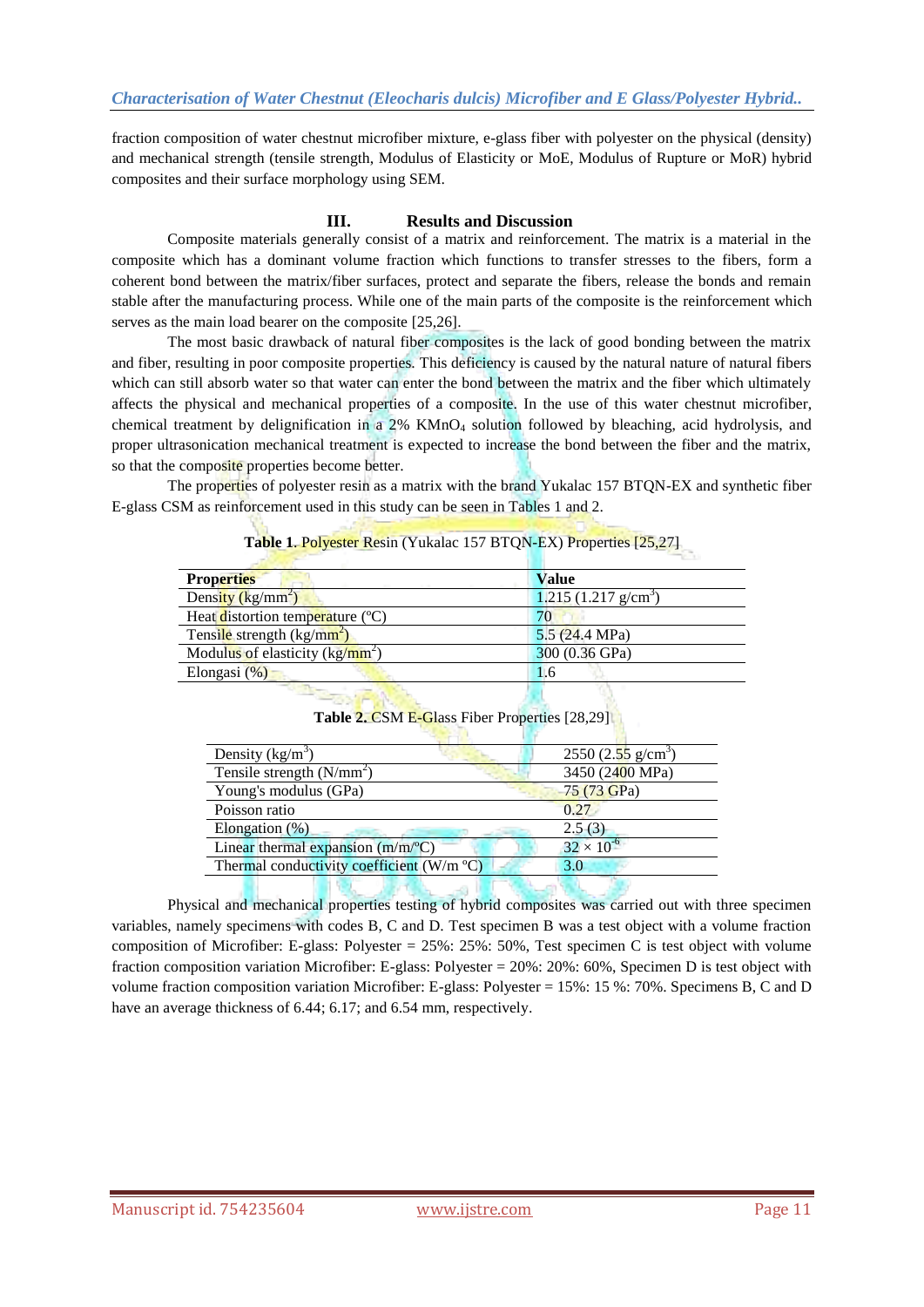*Characterisation of Water Chestnut (Eleocharis dulcis) Microfiber and E Glass/Polyester Hybrid..*



Figure 1. Hybrid composite samples

- (a) Hybrid Composite (B) microfiber volume fraction composition: e-glass: polyester = 25%:25%:50% (tensile test specimen).
- (b) Hybrid Composite (C) composition of microfiber volume fraction: e-glass: polyester = 20%:20%:60% (bending test specimen).
- (c) Hybrid Composite (D) composition of microfiber volume fraction: e-glass: polyester = 15%:15%:70% (tensile test specimen).

The physical (density) and mechanical characteristics (tensile strength, MoE and MoR) of water chestnut, e-glass and polyester microfiber hybrid composites are shown in the following discussion.

#### **1.1 Hybrid Composite Density**

Density testing is a test of the physical properties of the specimen, which aims to determine the mass density value of the specimen being tested.



**Figure 2.** The Density of Hybrid Composites

In this study, the average density of the hybrid composite was obtained between 1.21  $g/cm^3$  - 1.45  $g/cm<sup>3</sup>$ . The lowest mean density was hybrid B composite with 25% volume fraction of water chestnut microfiber and the highest average density was hybrid composite D with 15% water chestnut microfiber volume fraction.

In Figure 2, it appears that the volume fraction composition of water chestnut microfiber of 25% (1.21  $g/cm<sup>3</sup>$ ) has a lower average density of hybrid composites than the volume fraction of water chestnut microfiber of 20% (1.33 g/cm<sup>3</sup>) and volume fraction of water chestnut microfiber of 15% (1.45 g/cm<sup>3</sup>). The average density of the composite with the volume fraction of water chestnut microfiber fiber and 30% e-glass fiber (hybrid composite D) was higher than the average density of the composite with the volume fraction of water chestnut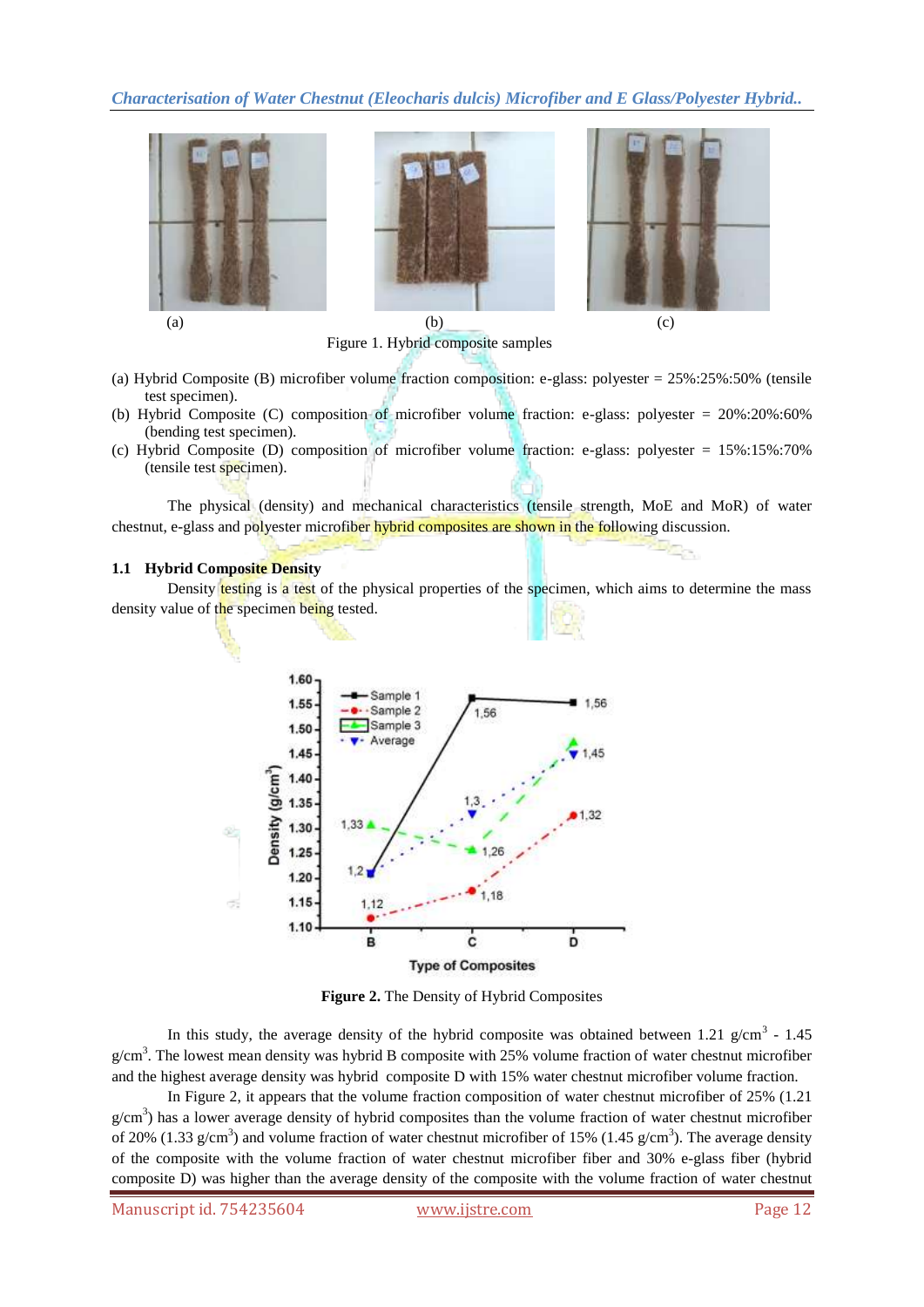microfiber and 40% e-glass fiber (hybrid composite C) and the average density composite with volume fraction of water chestnut microfiber and 50% e-glass fiber (hybrid composite B). The increase in composite density is in accordance with the use of volume fractions of polyester and e-glass fiber which have a higher density of 1,215 kg/mm<sup>3</sup> or 1.215 g/cm<sup>3</sup> and 2,550 kg/m<sup>3</sup> or 2.55 g/cm<sup>3</sup> [18,27–29].

The addition of water chestnut microfiber as reinforcement can cause a decrease in the density of the hybrid composite. In Figure 2, it can be seen that the average density of the hybrid composite with a higher volume composition of water chestnut microfiber is relatively lighter than the hybrid composite with a lower volume composition of water chestnut microfiber. Based on SNI 01-4449-2006, hybrid fiber composites are classified as high density fiberboard. The density of a drone in use today is  $1.10 - 7.80$  g/cm<sup>3</sup> (Perdana et al, 2018). So it can be recommended that the density of the hybrid composite as a result of this study using water chestnut microfiber is feasible to be used as a building material for the drone frame.

#### **3.2 Hybrid Composite Tensile Strength**

The tensile strength (tensile strength or ultimate tensile strength) shows the ability of the composite to accept stress without causing the composite to be damaged or broken. Some materials are brittle or brittle, meaning they can simply break without deforming. Other materials will stretch and deform before fracture, which is called an elastic material (ductile). Tensile strength is obtained by performing tensile tests and recording changes in strain and stress. The highest point of the stress-strain curve is called the ultimate tensile strength (UTS) [26,30].



**Figure 3.** The Tensile Strength of Hybrid Composites

In this study, the average tensile strength of hybrid composites ranged from 1.33 MPa to 13.61 MPa. From Figure 3, it is found that in the volume fraction of 15% (D) water chestnut microfiber reinforcement (D), the composite with the highest tensile strength is 13.61 MPa. Meanwhile, the lowest composite tensile strength was in the volume fraction of 25% (B) water chestnut microfiber reinforcement (B) of 1.33 MPa. The tensile strength of the hybrid composite in each volume fraction of 15%, 20% and 25% water chestnut microfiber reinforcement was 13.61 MPa, 4.99 MPa and 1.33 MPa. The average maximum force applied to hybrid composites B, C and D are 105.21, 389.06, and 1124.48 N.

In Figure 3, the tensile strength of the hybrid composite with 50% microfiber and e-glass fiber volume fraction (B) is lower than the 40% microfiber and e-glass fiber volume fraction (C). The highest composite tensile strength was with the volume fraction of microfiber fiber and e-glass 30% (D). The tensile strength of the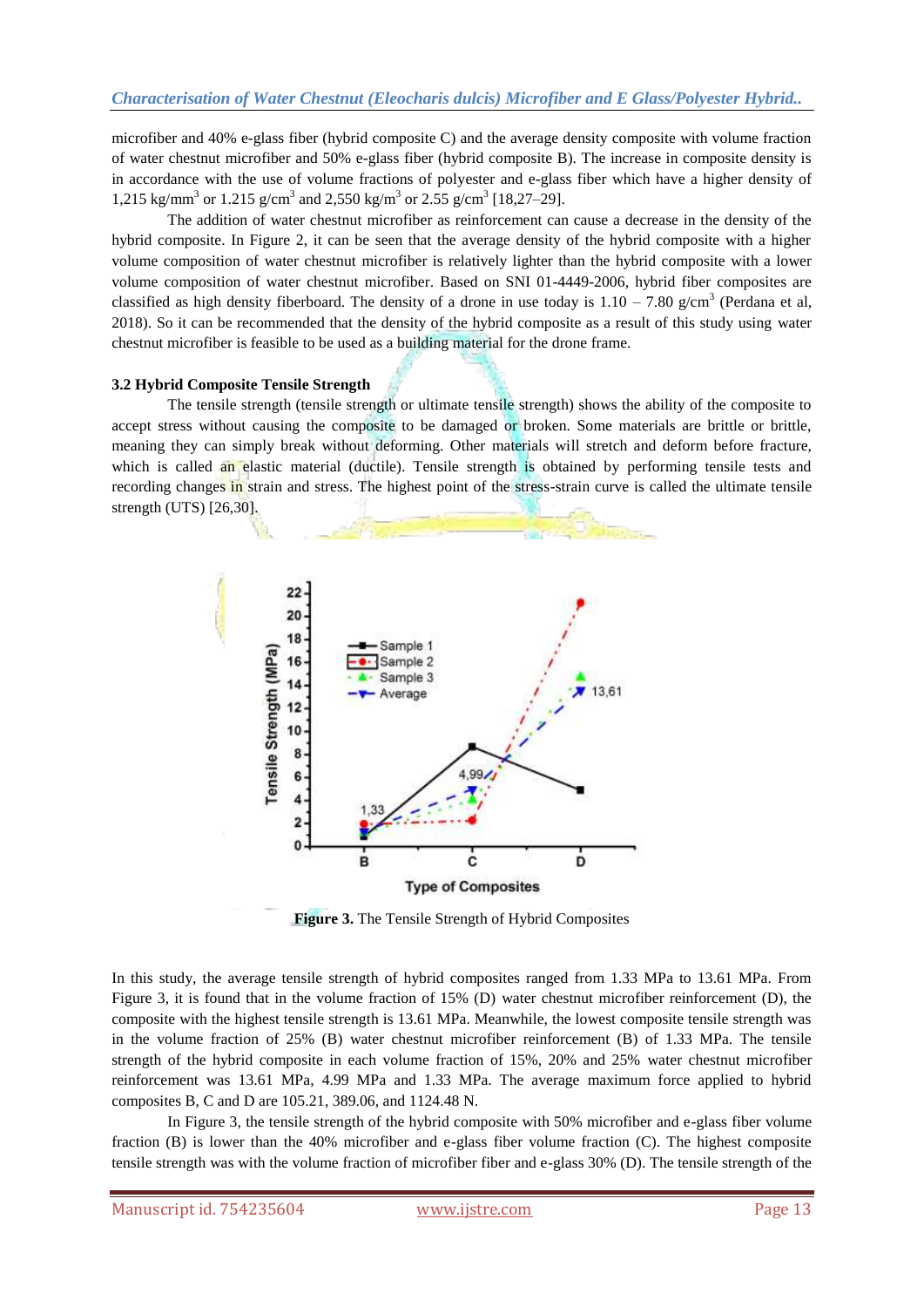hybrid composite is also increasing due to the large tensile strength of polyester and e-glass fiber, as shown in Tables 1 and 2, which are 24.4 MPa and 2400 MPa [27,29]. From the results of the tensile strength of the hybrid composite, this result is not close to the tensile strength of the drone frame material with derlyn material, which is 52.40 MPa [31].

The low tensile strength of the composite is also caused by the emergence of voids (trapped air) in the mold or the imperfect bond between the fibers and the matrix, causing the fibers to separate from the matrix (debonding failure). The increase in tensile strength shows a change in the interface between the fiber as reinforcement and the matrix, because the strength of the composite is a combination of the strength of the matrix and reinforcement, so it will depend on the interface. The better the fiber-matrix bond, the tensile load given to the composite will be well distributed on the fiber, and vice versa if the fiber-matrix interface is not strong, the tensile load is only retained by the matrix, while the volume of the matrix has been reduced due to the addition of fiber. In other words, the strength of the composite lies only in the matrix.

The stress-strain curve of the tensile strength test of the hybrid composite is shown in Figure 4.



**Figure 4.** The Hybrid Composites Tensile Strength Stress-Strain Graph (a) Hybrid Composite (B); microfiber: e-glass: polyester =  $25\%$ :25%:50% (b) Hybrid Composite (C); *microfiber*: e*-glass:* polyester = 20%:20%:60% (c) Hybrid Composite (D); *microfiber*: e*-glass:* polyester = 15%:15%:70%

From Figure 4, the stress-strain curve of the tensile strength of the composite shows that the hybrid composite deforms when it is given a load and it can be seen that as the volume fraction of water chestnut microfiber decreases, the composite tends to fracture immediately when it is subjected to a load. The difference in the shape of the image in the form of vibration on composite B is a difference in the plot on the reading scale of the test equipment at the time of deformation of the load applied to the composite specimen.

In Figure 4 (a) the stress-strain curve of the hybrid composite B, the specimen fractured with a force of 105.21 N and experienced an average stress of 1.33 MPa and an average strain of 0.82%, so that this hybrid composite is weak and brittle. Hybrid composite C specimen fractures after experiencing an average strain of 1.07% and an average stress of 4.99 MPa and a force of 389.06 N as shown in Figure 4 (b), the hybrid composite is more flexible and firm. In Figure 4 (c) hybrid composite D, the specimen breaks after experiencing a force of 1124.48 N, an average stress of 13.61 MPa and an average strain of 1.98%. This hybrid composite is firm and brittle.

Several possibilities that cause the decline in the strength of the composite include: (1). The presence of trapped air (voids) in the composite. This is due to the larger the volume fraction of fiber as reinforcement in the composite, the more voids contained in the composite. (2). The distribution of the fibers is not even, so the resulting composite strength is also uneven at each point. (3). Lack of strong bonds between the matrix as a binder with the fiber as reinforcement. This will cause debounding (release of bonds between the fiber and the matrix) [25,26].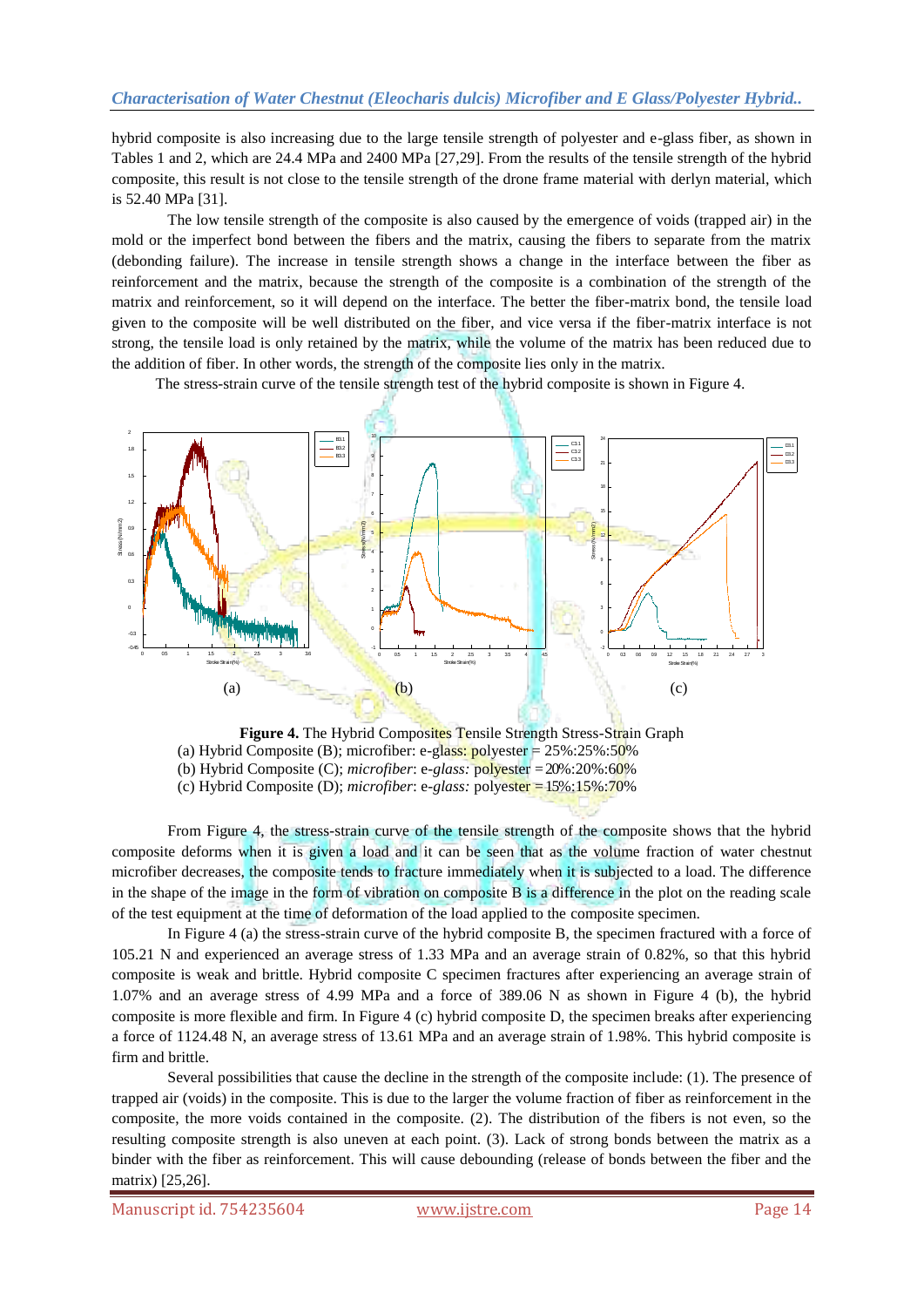Utilization of natural fiber galam wood shavings using polyester resin tested for its mechanical properties obtained optimum results at 70% fiber volume fraction with a tensile strength value of 13.07 MPa. While the hybrid composite uses polyester resin with hemp fiber and glass fiber materials, the result is a maximum tensile stress value at a mixture fraction of 50% resin, 30% glass fiber and 20% hemp fiber with a value of 36.687 GPa [32,33].

#### **3.3 MoE (***Modulus of Elasticity***) and MoR (***Modulus of Rupture***) of Hybrid Composites**

The modulus of elasticity is the value of a material's resistance to elastic deformation when a force is applied to the material. Materials with high stiffness when subjected to loads (within their elastic limits) will experience elastic deformation but only slightly. The stiffness of the material is usually indicated by the modulus of elasticity where the greater the modulus of elasticity of the composite, the stiffer the composite material.



**Figure 5.** The MoE of Hybrid Composites

In this study, a hybrid composite material was obtained which has a modulus of elasticity in the range between 0.72 GPa - 4.99 GPa. The amount of increase in the length of an object when stretched is different from one another, depending on the elasticity of the material. The greater the modulus of elasticity of an object, the harder it will be for the material to elongate or shorten.

The elongation accuracy of the fiber-reinforced hybrid composite obtained after the tensile test also has an effect on the modulus of elasticity of the composite. The greater the composite elongation value, the greater the modulus of elasticity. Meanwhile, the highest modulus of elasticity is composite with volume fraction of water chestnut microfiber reinforcement and 40% e-glass (C) which is 4.99 GPa and the lowest is composite with volume fraction of water chestnut microfiber fiber reinforcement and e-Glass 50% (B) which is 0.72 GPa.

In Figure 5, the comparison graph of the MoE of the hybrid composite with water chestnut microfiber reinforcement and e-glass with a fiber volume fraction of 50% (B) has a lower MoE value than the hybrid composite with water chestnut microfiber reinforced and e-glass with a fiber volume fraction 40% (C) and 30% (D). While the hybrid composite reinforced with water chestnut microfiber and e-glass with a fiber volume fraction of 40% (C) had a higher MoE (4.99 GPa) than the hybrid composite with 30% fiber reinforcement (D), which was 3.99 GPa.

From the results of the modulus of elasticity of the three types of hybrid composites above, it should be directly proportional to the increase in the volume fraction of the reinforcement, voids are also one of the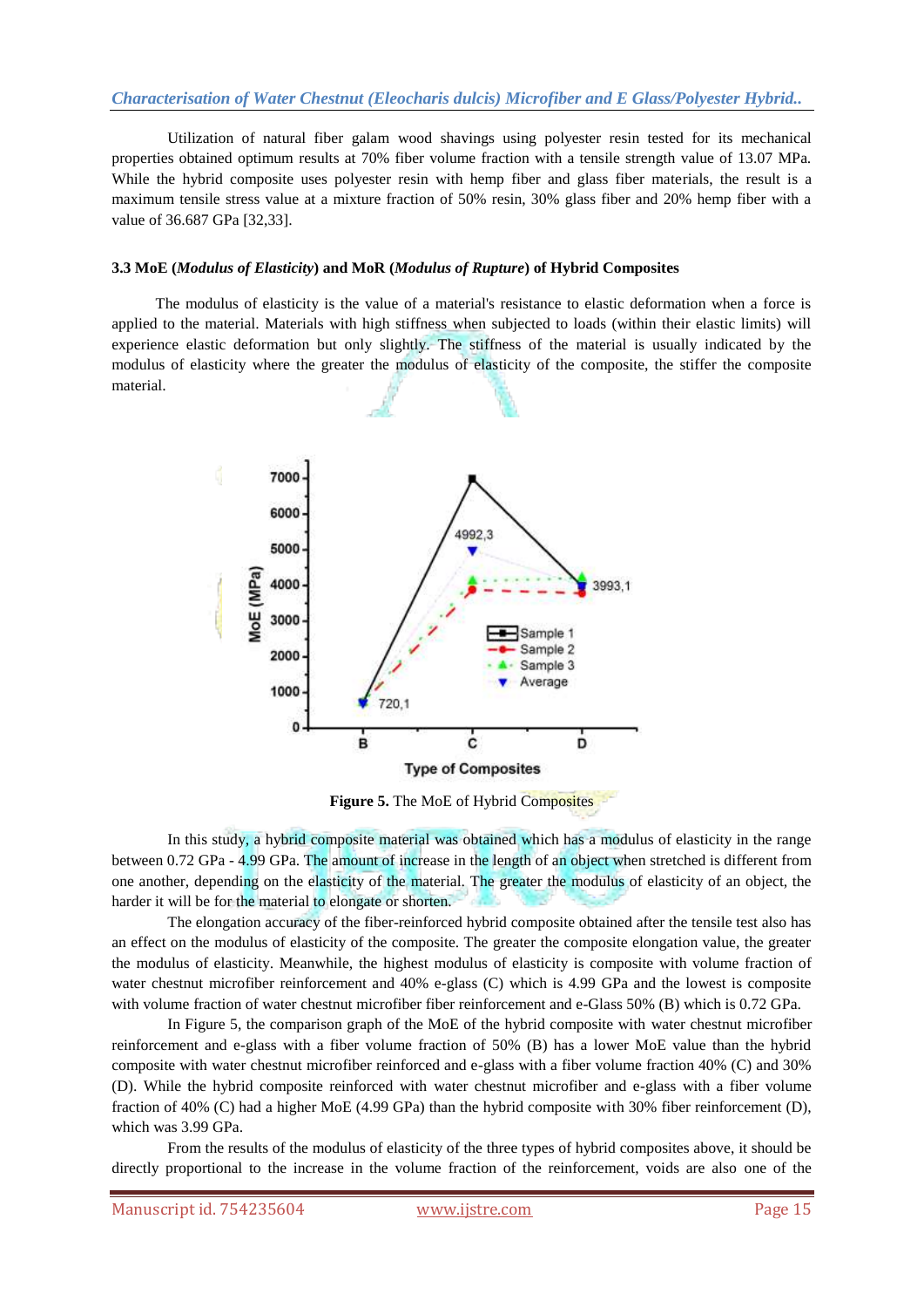contributing factors. Meanwhile, as shown in Tables 1 and 2, the elastic modulus of polyester and e-glass fiber are 0.36 GPa and 73 GPa, respectively [27,29].

In general, from the graph of the relationship between the modulus of elasticity (GPa) and the volume fraction (%), it can be said that the value of the modulus of elasticity in hybrid composites of microfiber and eglass fiber and polyester matrix with volume fraction variations is 50%, 60%, 70%, increased from the volume fraction of 50% to 60%, while from the volume fraction of 60% to 70%, it decreased significantly along with the addition of the mixed fiber.



**Figure 6.** The MoR of Hybrid Composites

In this study, hybrid composite materials were obtained which had MoR in the range between 5.0150  $GPa - 68.3434$  GPa. In Figure 6, the comparison graph of the MoR of a hybrid composite reinforced with water chestnut microfiber and e-glass with a reinforcement volume fraction of 50% (B) has a lower MoR value than a hybrid composite with a reinforcement volume fraction of 40% (C) and 30% (D).

From Figure 6, the MoR value of the hybrid composite with the volume fraction of water chestnut microfiber reinforcement and e-glass with the highest value is composite D of 68.34 MPa. Meanwhile, the MoR value in the hybrid B composite is much lower than the composition of the other volume fractions, which is an average of 5.02 MPa. This is probably due to the weak bond between the water chestnut microfiber and the eglass fiber to the polyester matrix. Lack of strong bonds between the matrixes as a binder with the fiber as reinforcement will cause debounding (release of bonds between the fiber and the matrix) [25,26].

The tensile strength of the leaf hybrid chip composite with e-glass and polyester matrix has an average stress of 18.50 MPa and a MoE of 13.75 MPa. While the use of bagasse fiber and  $CaCO<sub>3</sub>$  powder with a polyester matrix, the highest composite flexural strength was obtained at the 20:10 volume composite filler fraction, which was 59.76 MPa [34,35].

In general, the weakness of composites against bending loads lies in the composite portion which has not been evenly compressed between the fibers and the matrix at the bottom of the specimen. This layer has maximum tensile strength and will fail early because it is unable to withstand the tensile stress at the bottom of the composite, so cracking will occur early. The maximum load-bearing strength occurs in the composite parts inside, where there is a lot of mixing between the fibers and the matrix evenly. After the inside is unable to withstand the load, the lower part is unable to withstand the load, there will be cracks at the bottom of the specimen, and this is the initial crack in the composite. After the bottom is fractured, the load-bearing strength decreases drastically.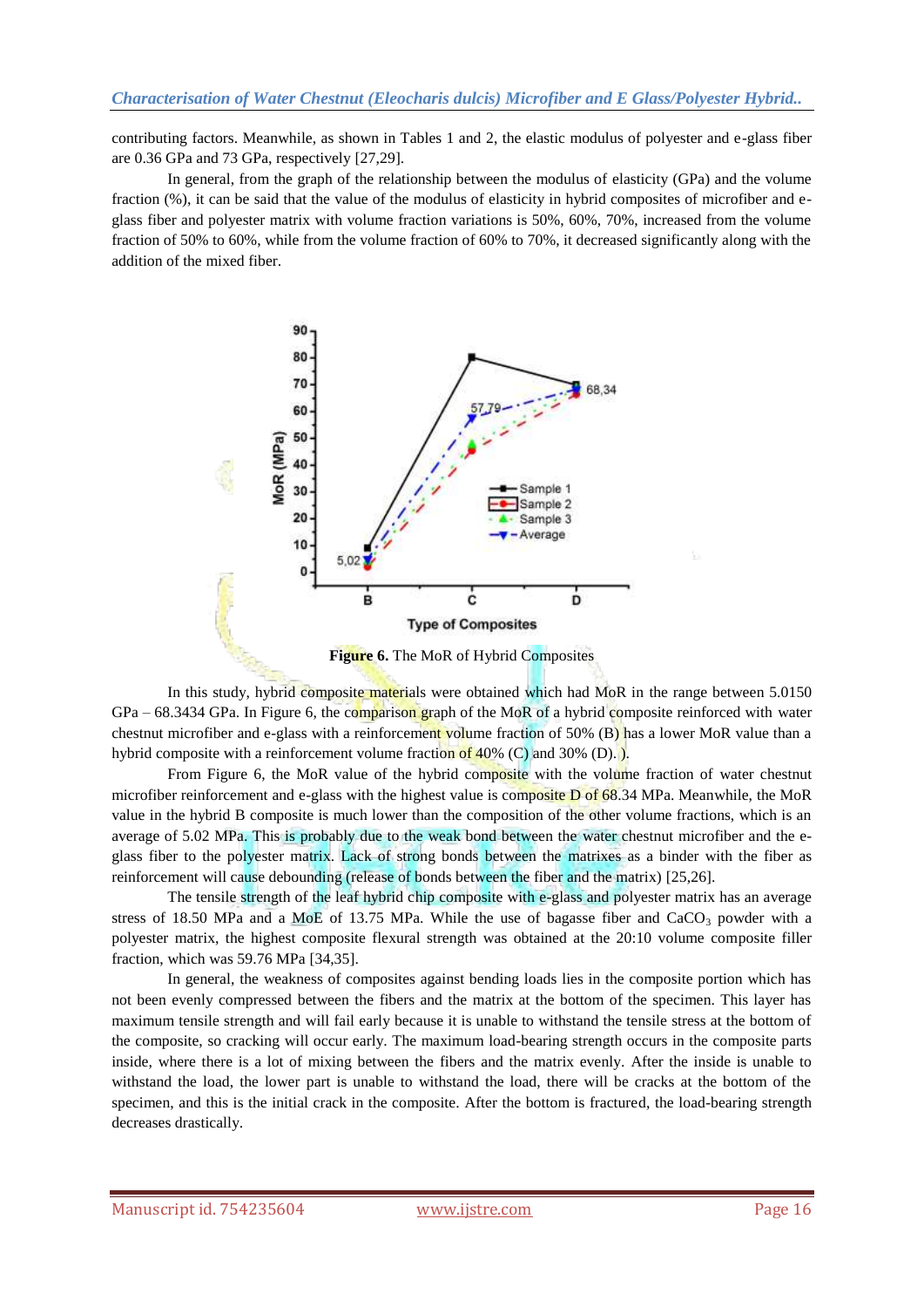#### **3.4 SEM of Hybrid Composites**

The SEM test to determine the characterization of the surface morphology and cross-section of the hybrid composite was carried out using a composite sample that had been tested for its mechanical strength. The results of the composite SEM test can be seen in Figure 7.



**Figure 7.** SEM Results of Hybrid Composites

(a) Hybrid Composite B; *microfiber*: e*-glass:* polyester = 25%: 25%: 50%.

From the micro-observation, it can be seen that the damage was caused by the defective bond between the e-glass fiber and the microfiber of water chestnut with the polyester matrix. This could be caused by the matrix does not bind the fibers as a whole, so that what happens is that the fibers are released from their bonds with the matrix, so that cracks occur around the fibers that cause the bonds to be released.

The bond between e-glass fiber and water chestnut microfiber which is not strong causes the hybrid composite to be brittle and can be repaired by reducing the volume fraction of the reinforcement and adding the volume fraction of polyester as a matrix so that the composite is more easily fused. This can be seen in hybrid composites which are becoming more homogeneous as in hybrid composites D.

The SEM photo of the hybrid composite is a specimen after mechanical testing, so it can be seen that in the hybrid composite B and C the fibers have broken. Composite D looks almost no fracture in the fibers in the composite so it can be concluded that this composite is stronger, and can be seen in the composite mechanical test data. The voids that are clearly seen in hybrid composites B and C are more than hybrid composites D. From the SEM results, hybrid composites with a volume fraction composition of water chestnut microfiber and e-glass and polyester, namely 15% : 15% : 70% produce composites that are more dense and homogeneous.

From the description above, it is found that the hybrid composites that are close to ideal according to their physical and mechanical properties, which are strong, rigid and light, was at 15% reinforcement volume fraction. The hybrid composite reinforced with water chestnut microfiber and e-Glass fiber at 15% reinforcement volume fraction has the closest ideal characteristic value which has a tensile strength of 13.61 MPa, a modulus of elasticity of MoE of 3.99 GPa and a density of 1.45 g. /cm3. From the characteristics of the composites, especially from its density, it can be said that a hybrid composite material with water chestnut microfiber reinforcement and e-Glass fiber can be used as an alternative application to drones.

## **IV. Conclusions**

Hybrid composite samples have been made with water chestnut microfiber reinforcement and e-Glass fiber with volume fractions of 15%, 20%, and 25%, respectively. Furthermore, the characterization of the composite material was carried out. The effect of fiber volume fraction on the characteristics of the composite samples did not show the trend it should have; this was due to the large number of voids in the composite samples.

<sup>(</sup>b) Hybrid Composite C; *microfiber*: e*-glass:* polyester = 20%: 20%: 60%.

<sup>(</sup>c) Hybrid Composite D; *microfiber*: e*-glass:* polyester = 15%: 15%: 70%.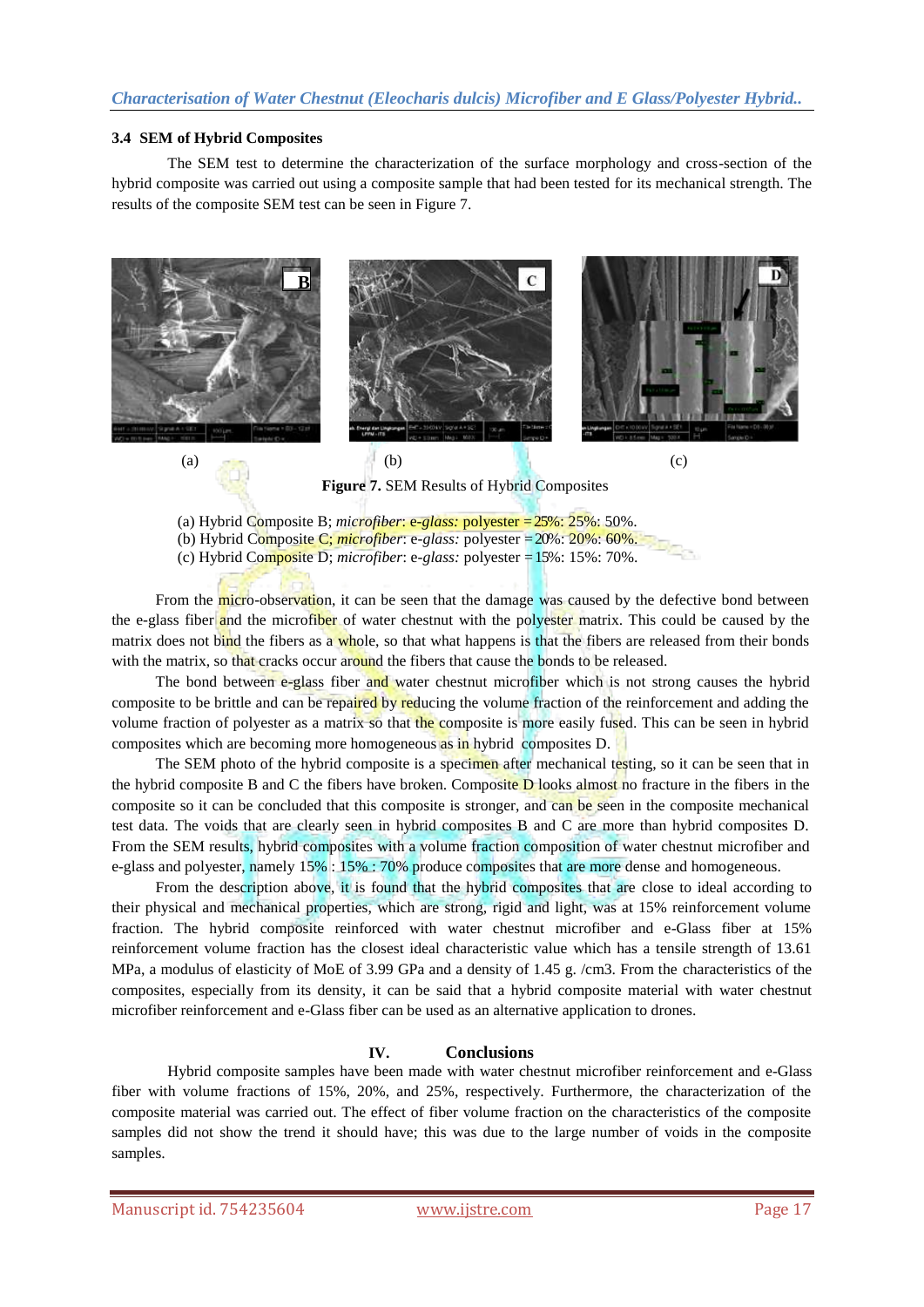## *Characterisation of Water Chestnut (Eleocharis dulcis) Microfiber and E Glass/Polyester Hybrid..*

It is found that less water chestnut microfiber added as reinforcement could cause a decrease in the density of the hybrid composite. Therefore, the lowest density of hybrid composites was at hybrid composites with a volume fraction of 25% water chestnut microfiber fiber, which yieled 1.21  $g/cm<sup>3</sup>$ . The tensile strength of the hybrid composite also tends to increase with the decrease of the water chestnut microfiber composition (high polyester volume fraction), the highest average tensile strength value was in the composition of microfiber water chestnut, e-glass and polyester (15%: 15%: 70%) which was 13.61 MPa. The highest MoE value of 4.99 GPa was yielded at the composite with the composition of water chestnut microfiber, e-glass and polyester 20%: 20%: 60%. While the highest MoR value of 68.34 MPa was yielded at the composition of microfiber, e-glass and polyester, 15%: 15%: 70%. The SEM image also showed more dense and homogeneous composite at composites of microfiber water chestnut, e-glass and polyester (15%: 15%: 70%). Therefore, the hybrid composites of water chestnut microfiber and e-Glass at 15% volume fraction was the closest ideal characteristic value which has a tensile strength of 13.61 MPa, modulus of elasticity (MoE) of 3.99 GPa and a density of 1.45  $g/cm<sup>3</sup>$ .

## **REFERENCES**

- [1] B. Wang, S. Panigrahi, L. Tabil, W.J. Crerar, T. Powell, M. Kolybaba, S. Sokhansanj, Flax fiberreinforced thermoplastic composites, J. Soc. Eng. Agric. Food, Biol. Syst. (2003).
- [2] Rahadi, Penyebaran jenis tumbuhan purun Barito Kuala Kalsel, 2007.
- [3] N. Maulidiah, Identifikasi purun tikus dan sebarannya menggunakan citra satelit SPOT-6 di Kabupaten Hulu Sungai Utara, Lambung Mangkurat, 2020. http://digilib.ulm.ac.id/archive/digital/detailed.php?code=9376.
- [4] S. Asikin, M. Thamrin, Manfaat purun tikus (Eleocharis dulcis) pada ekosistem sawah rawa, Litbang Pertan. 31 (2012) 35–42.
- [5] N.H. Haryanti, H. Wardhana, Sifat mekanik purun tikus sebagai bahan komposit, in: Simp. Fis. Nas. SFN XXIX, 2016.
- [6] N.S. Prihatini, Krisdianto, A. Setyorini, N. Azizah, S. Khameni, D. Astuti, Potensi Purun Tikus (Eleocharis dulcis) Sebagai Biofilter, Proc. Environ. Talk Towar. A Better Green Living. (2011) 154– 165.
- [7] Suryajaya, N.H. Haryanti, S. Husain, M. Safitri, Preliminary study of activated carbon from water chestnut ( Eleocharis dulcis ), J. Phys. Conf. Ser. 1572 (2020) 012053. https://doi.org/10.1088/1742- 6596/1572/1/012053.
- [8] H. Wardhana, N.H. Haryanti, The characteristics of purun tikus particle board cement board, IOSR J. Appl. Chem. 10 (2017).
- [9] N.H. Haryanti, H. Wardhana, Purun tikus ( Eleocharis dulcis ) fiber composition as cement board composite material, J. Biodivers. Environ. Sci. 11 (2017) 137–142.
- [10] W. Chen, H. Yu, Y. Liu, Y. Hai, M. Zhang, P. Chen, Isolation and characterization of cellulose nanofibersfrom four plant cellulose fibers using a chemical-ultrasonic process, Cellulose. 18 (2011) 433–442.
- [11] L. Lismeri, G. Irmalinda, Y. Darni, N. Herdiana, Aplikasi fiber selulosa dari limbah batang ubi kayu sebagai film komposit berbasis low density polyethylene (LDPE), in: Semin. Nas. Kulit, Karet Dan Plast. 7, 2018: pp. 69–82.
- [12] H. Abral, G.J. Putra, M. Asrofi, J.W. Park, H.J. Kim, Effect of vibration duration of high ultrasound applied to bio-composite while gelatinized on its properties, Ultrason. Sonochem. 40 (2018) 697–702.
- [13] M. Arsyad, R. Soenoko, The effects of sodium hydroxide and potassium permanganate treatment on roughness of coconut fiber surface, in: MATEC Web Conf. 204, 05004, 2018: pp. 1–6.
- [14] Y. Bulut, A. Aksit, A comparative study on chemical treatment of jute fiber: potassium dichromate, potassium permanganate and sodium perborate Trihydrate, Cellulose. 20 (2013) 3155–3164.
- [15] M. Chalid, I. Prabowo, The effects of alkalization to the mechanical properties of the ijuk fiber reinforced PLA biocomposites, Int. J. Chem. Mol. Nucl. Mater. Metall. Eng. 9 (2015) 342–346.
- [16] S. Misra, M. Misra, S.S. Tripathy, S.K. Nayak, A.K. Mohanty, The influence of chemical surface modification on the performance of sisal-polyester biocomposites, Polym. Compos. 23 (2002) 164– 170. https://doi.org/10.1002/pc.10422.
- [17] K. Witono, Y.S. Irawan, R. Soenoko, H. Suryanto, Pengaruh perlakuan alkali (NaOH) terhadap morfologi dan kekuatan tarik serat mendong, Indones. J. Rekayasa Mesin. 4 (2013) 227–234.
- [18] Kosjoko, A.A. Sonief, D. Sutikno, Pengaruh waktu perlakuan kalium permanganate (KMnO4) terhadap sifat mekanik komposit serat purun tikus ( Eleocharis dulcis ), Indones. J. Rekayasa Mesin. 2 (2011)